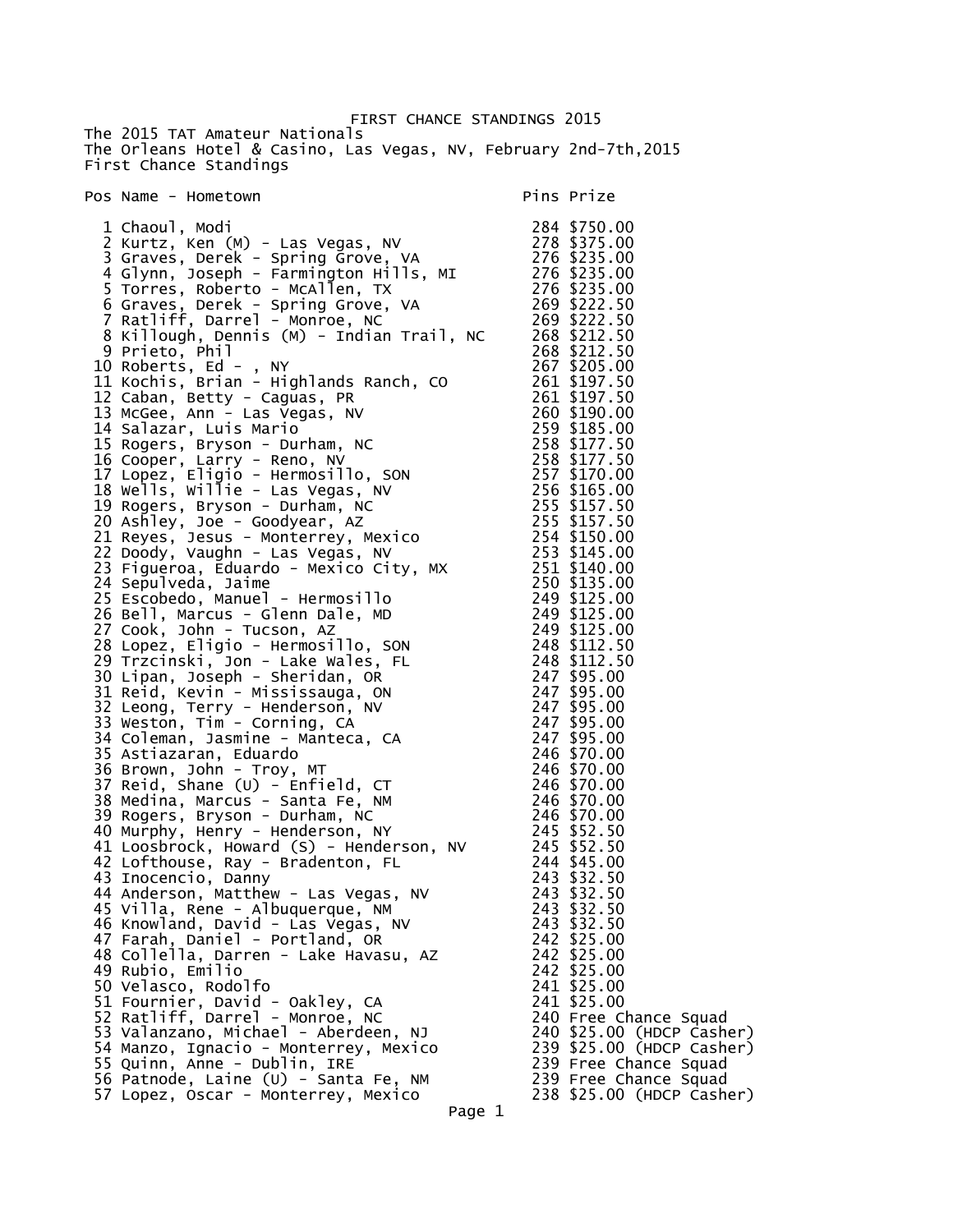| FIRST CHANCE STANDINGS 2015                                                                                                                        |                  |                           |
|----------------------------------------------------------------------------------------------------------------------------------------------------|------------------|---------------------------|
| 58 Wilson, Ari "Gold"                                                                                                                              |                  | 237 Free Chance Squad     |
| 59 Valenzuela, Pedro - Hermosilla                                                                                                                  |                  | 237 Free Chance Squad     |
| 60 Hadley, Gary (U) - Sante Fe, NM                                                                                                                 | 237              |                           |
| 61 Pretlove, Billy - Phoenix, AZ                                                                                                                   |                  | 237 \$25.00 (HDCP Casher) |
| 62 Heard, Jim - Tipton, IN                                                                                                                         | 237              |                           |
| 63 Torres, Roberto - McAllen, TX                                                                                                                   | 237              |                           |
| 64 Traylor, Eric                                                                                                                                   | 236              |                           |
|                                                                                                                                                    | 236              |                           |
| 65 Nadeau, Chase<br>66 Keller, John - Santa Fe, NM                                                                                                 | 236              |                           |
| 67 Woodward, Tony (M) - helena, MT                                                                                                                 | 236              |                           |
| 68 Kaea, David - Ewa Beach, HI                                                                                                                     | 236              |                           |
| 69 Rice, Douglas - Frisco, TX                                                                                                                      | 236              |                           |
| 70 Anderson, Matthew - Las Vegas, NV                                                                                                               | 235              |                           |
| 71 Escobedo, Manuel - Hermosillo                                                                                                                   |                  | 235 \$25.00 (HDCP Casher) |
| 72 Rivera, Gaby                                                                                                                                    | 235              |                           |
| 73 Spencer, Ben - Mesa, Az                                                                                                                         | 235              |                           |
| 74 Nadeau, Chase                                                                                                                                   | 235              |                           |
|                                                                                                                                                    | 235              |                           |
| 75 Perry, Rick - Kalispell, MT                                                                                                                     | 235              |                           |
| 76 Hewitt, David - Fremont, CA                                                                                                                     |                  |                           |
| 77 Horton, Roxanna - Napa, CA                                                                                                                      | 235              |                           |
| 78 Foor, Bob - Alexander, VA                                                                                                                       | 235              |                           |
| 79 Carter, Sam - Ben Lommad, CA<br>79 Carter, Sam - Den Lommac, Thexico (1984)<br>80 Ruiz, Jezreel - Monterrey, Mexico (1984) 234 Free Double Tote | 235              |                           |
|                                                                                                                                                    |                  |                           |
|                                                                                                                                                    |                  |                           |
| 82 Sheehan, Bob - Cincinnati, OH                                                                                                                   | 233              |                           |
| 83 Yockman, Joe - Kapolei, HI                                                                                                                      | 233              |                           |
| 84 Arena, Ronnie - E. Meadow, NY                                                                                                                   | $\frac{1}{2}$ 33 |                           |
| 85 Graves, Derek - Spring Grove, VA                                                                                                                | 233              |                           |
| 86 Vernon, Mitch - Seattle, WA                                                                                                                     | 233              |                           |
| 87 Cannady, Kwane (M)                                                                                                                              | 232              |                           |
| 88 Parris, Jason                                                                                                                                   | 232              |                           |
| 89 Godden, Bob - Las Vegas, NV                                                                                                                     | 232              |                           |
| 90 Gay, Paul - Jersey, UK                                                                                                                          | 232              |                           |
| 91 Colley, Joe - El Cajon, CA                                                                                                                      | 231              |                           |
| 92 Byrne, Ray - Dublin, IRE                                                                                                                        | 231              |                           |
| 93 Roberts, Ed - , NY                                                                                                                              | 231              |                           |
| 94 Graham, William - Surprise, AZ                                                                                                                  | 231              |                           |
| 95 Alsgood, Karla - Rio Linda, CA                                                                                                                  | 231              |                           |
| 96 Podgorski, Duane (S) - Lakeland, FL                                                                                                             | 230              |                           |
| 97 Zentmyer, Brad - Las Vegas, NV                                                                                                                  | 230              |                           |
| 98 Fernandez, Jenny                                                                                                                                | 230              |                           |
| 99 Kasting, Richard - Buckeye, AZ                                                                                                                  | 230              |                           |
| 100 Carbery, Stephen - Woodbridge                                                                                                                  |                  | 229 Free Double Tote      |
| 101 Hadley, Gary (U) - Sante Fe, NM                                                                                                                | 229              |                           |
| 102 Thompson, Larry - Tucson, AZ                                                                                                                   | 229              |                           |
| 103 Shaffer, Harry - Butte, MT                                                                                                                     | 228              |                           |
| 104 Johnson, Randy - Cambridge, WI                                                                                                                 | 228              |                           |
| 105 Carter, Sam - Ben Lommad, CA                                                                                                                   | 228              |                           |
| 106 Cantu, Sebastian - Monterrey, Mexico                                                                                                           | 228              |                           |
| 107 Cruz, Miguel Angel                                                                                                                             |                  | 227 Free Double Tote      |
| 108 Dugan, Michael - Summit, IL                                                                                                                    | 227              |                           |
| 109 Winther, Rick - Fairbanks, AK                                                                                                                  | 227              |                           |
| 110 Wagner, April - Carson City, NV                                                                                                                | 227              |                           |
| 111 Mendoza, Isaac                                                                                                                                 | 227              |                           |
|                                                                                                                                                    | 227              |                           |
| 112 Thompson, Tona - Redding, CA                                                                                                                   | 227              |                           |
| 113 Schlink, Susan - Chicago, IL                                                                                                                   |                  |                           |
| 114 Boone, Steven - Baltimore, MD                                                                                                                  | 227              |                           |
| 115 Gonzalez, Gerardo - Monterrey, Mexico                                                                                                          |                  | 226 Free Double Tote      |
| 116 Trzcinski, Jon - Lake Wales, FL                                                                                                                | 226              |                           |
| 117 Ruiz, Jezreel - Monterrey, Mexico                                                                                                              | 226              |                           |
| 118 Krol, David - Nixa, MO                                                                                                                         | 226              |                           |
| 119 Himes, Jeff (M) - Concord, NC                                                                                                                  | 225              |                           |
| 120 Ray, John - Las Vegas, Nv                                                                                                                      |                  | 225 Free Double Tote      |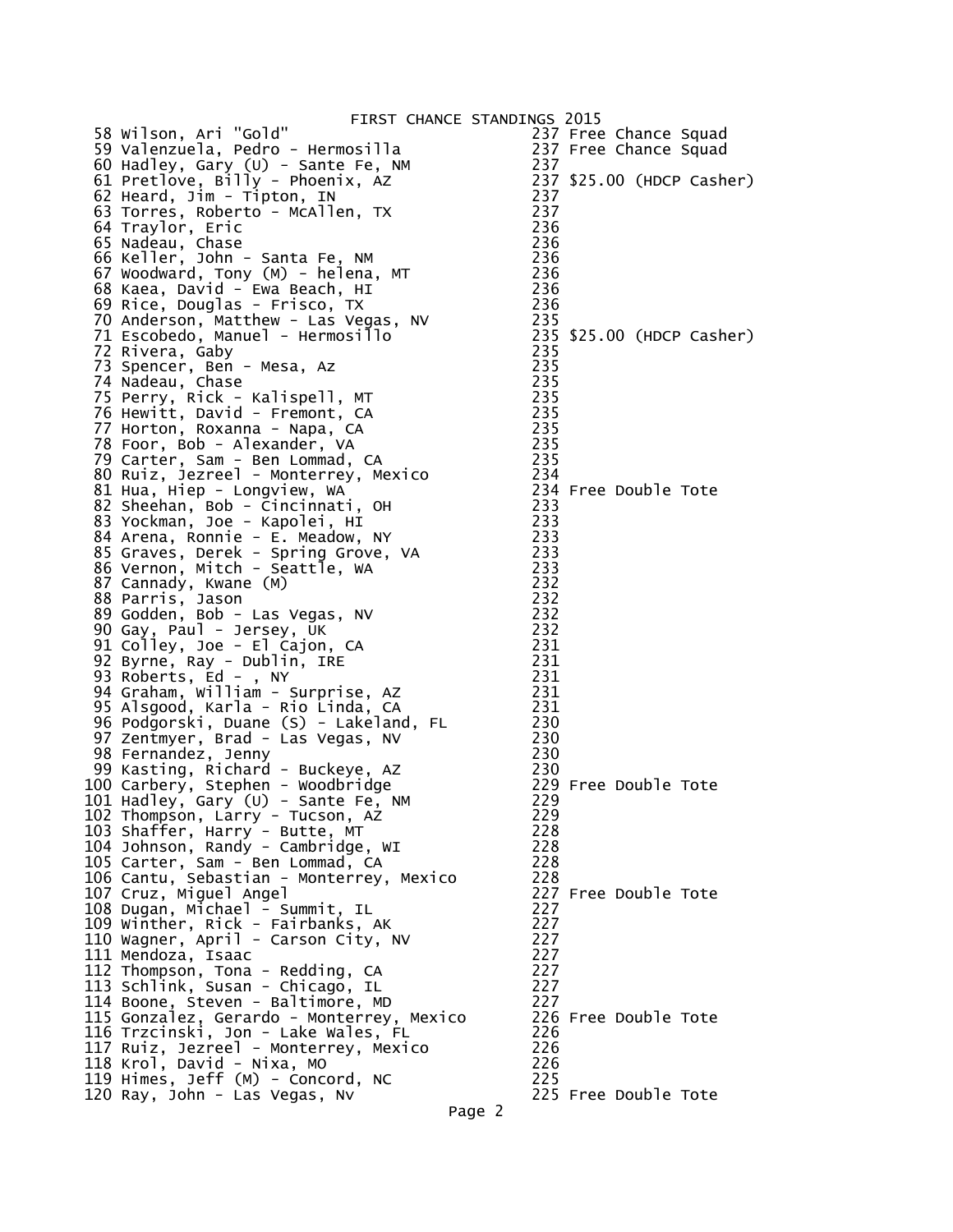| FIRST CHANCE STANDINGS 2015                                      |            |                      |  |
|------------------------------------------------------------------|------------|----------------------|--|
| 121 Woodward, Tony (M) - helena, MT                              | 225        |                      |  |
| 122 Saccone, Terry - Cold Spring, KY                             | 225        |                      |  |
| 123 Lofthouse, Ray - Bradenton, FL                               | 225        |                      |  |
| 124 Marsicano, Salvatore - Myrtle Beach, SC                      | 224        |                      |  |
| 125 Lopez, Lance - Sacramento, CA                                | 224        |                      |  |
| 126 Palmer, Leslie - Laurel, MD                                  | 224        |                      |  |
| 127 Burns, Dwight (M) - Tucson, AZ                               | 224        |                      |  |
| 128 Bell, Darnell (M) - Woodbridge, VA                           | 224        |                      |  |
| 129 Musolino, James - Phoenix, AZ                                | 224        |                      |  |
| 130 Hess, Tony - Vancouver, WA                                   | 224        |                      |  |
| 131 Corbin, Chris (U) - Louisville, KY                           |            | 224 Free Double Tote |  |
| 132 Carter, Sam - Ben Lommad, CA                                 | 224        |                      |  |
| 133 Rakoski, Jon                                                 | 223        |                      |  |
| 134 Vieira, Marcio - Rio De Janeiro, BZ                          | 223        |                      |  |
| 135 Hewitt, David - Fremont, CA<br>136 King, Willie - Soquel, CA | 223        |                      |  |
|                                                                  | 223        |                      |  |
| 137 Cowell, Mike - Kokomo, IN                                    | 223        |                      |  |
| 138 Glass, Philip (M) - Phoenix, AZ                              | 222        |                      |  |
| 139 Spencer, Craig - Phoenix, AZ                                 | 222        |                      |  |
| 140 Albert, Mike - LITTLE RIVER, SC                              | 222        |                      |  |
| 141 Albert, Mike - LITTLE RIVER, SC                              | 222        |                      |  |
| 142 Kochis, Brian - Highlands Ranch, CO                          | 222        |                      |  |
| 143 Magallon, Rodolfo - Monterrey, Mexico                        | 222        |                      |  |
| 144 Negado, Stefan (U) - Jersey City, NJ                         | 222        |                      |  |
| 145 Pringle, Larry - Crowley, TX                                 | 222        |                      |  |
| 146 Pringle, Larry - Crowley, TX                                 |            | 222 Free Double Tote |  |
| 147 Hewitt, Travis - Fremont, CA                                 | 221        |                      |  |
| 148 Laub, Sabrina - Munich, Germany                              | 221        |                      |  |
| 149 Castro, JD (U) - Hagatna                                     | 221        |                      |  |
| 150 Coleman, Trent - Laurel, MD                                  | 221        |                      |  |
| 151 Ball, Tracie - Tucson, AZ                                    | 221        |                      |  |
| 152 Wright, Paul - Jersey, UK                                    | 221        |                      |  |
| 153 Rice, Douglas - Frisco, TX                                   | 221        |                      |  |
| 154 McGee, Ann - Las Vegas, NV                                   | 220        |                      |  |
| 155 Cannady, Kwane (M)                                           | 220        |                      |  |
| 156 Ikaika, Dennis - Honolulu, HI                                | 220        |                      |  |
| 157 Naylor, Mitchell - Clinton, NC                               | 219        |                      |  |
| 158 Torres, Roberto - McAllen, TX                                | 219        |                      |  |
| 159 Bester, Tyrus - Chicago, IL                                  | 219        |                      |  |
| 160 Turner, Lorijo - Sheridan, WY                                | 219        |                      |  |
| 161 Toenyes, Jerry - Rancho Murieta                              | 219        |                      |  |
| 162 High, June - Jersey, UK                                      | 219        |                      |  |
| 163 Griffanti, Kevin - Lousiville, KY                            | 219        |                      |  |
| 164 Lopez, Gustavo - Escobedo, MX                                | 219        |                      |  |
| 165 Flick, Peter - Germany                                       | 218        |                      |  |
| 166 Shwartz, Rafi                                                | 218        |                      |  |
| 167 Hop, Moises                                                  | 218<br>218 |                      |  |
| 168 Roethle, James E - Casa Grande, AZ                           | 218        |                      |  |
| 169 Marner, Trent - Kokomo, IN                                   | 217        |                      |  |
| 170 Hamilton, Carlos - Santa Monica, CA<br>171 Aguirre, Jorge    | 217        |                      |  |
| 172 Garza, Javier - Monterrey, Mexico                            |            | 217 Free Double Tote |  |
| 173 Spencer, Ben - Mesa, Az                                      | 217        |                      |  |
| 174 Warner, Matthew - Upper Malboro, MD                          | 217        |                      |  |
| 175 Pringle, Larry - Crowley, TX                                 | 217        |                      |  |
| 176 Quitangon, Donato                                            |            | 216 Free Double Tote |  |
| 177 Killough, Dennis (M) - Indian Trail, NC                      | 216        |                      |  |
| 178 Bell, Marcus - Glenn Dale, MD                                | 216        |                      |  |
| 179 Carvalho Junior, Jose - Bresivia                             | 216        |                      |  |
| 180 Pascua, Tony - Sacramento, CA                                | 216        |                      |  |
| 181 Leong, Terry - Henderson, NV                                 | 216        |                      |  |
| 182 Davis, Jared - Wailuku, HI                                   | 216        |                      |  |
| 183 Nedry, William - Chandler, AZ                                | 216        |                      |  |
| Page 3                                                           |            |                      |  |
|                                                                  |            |                      |  |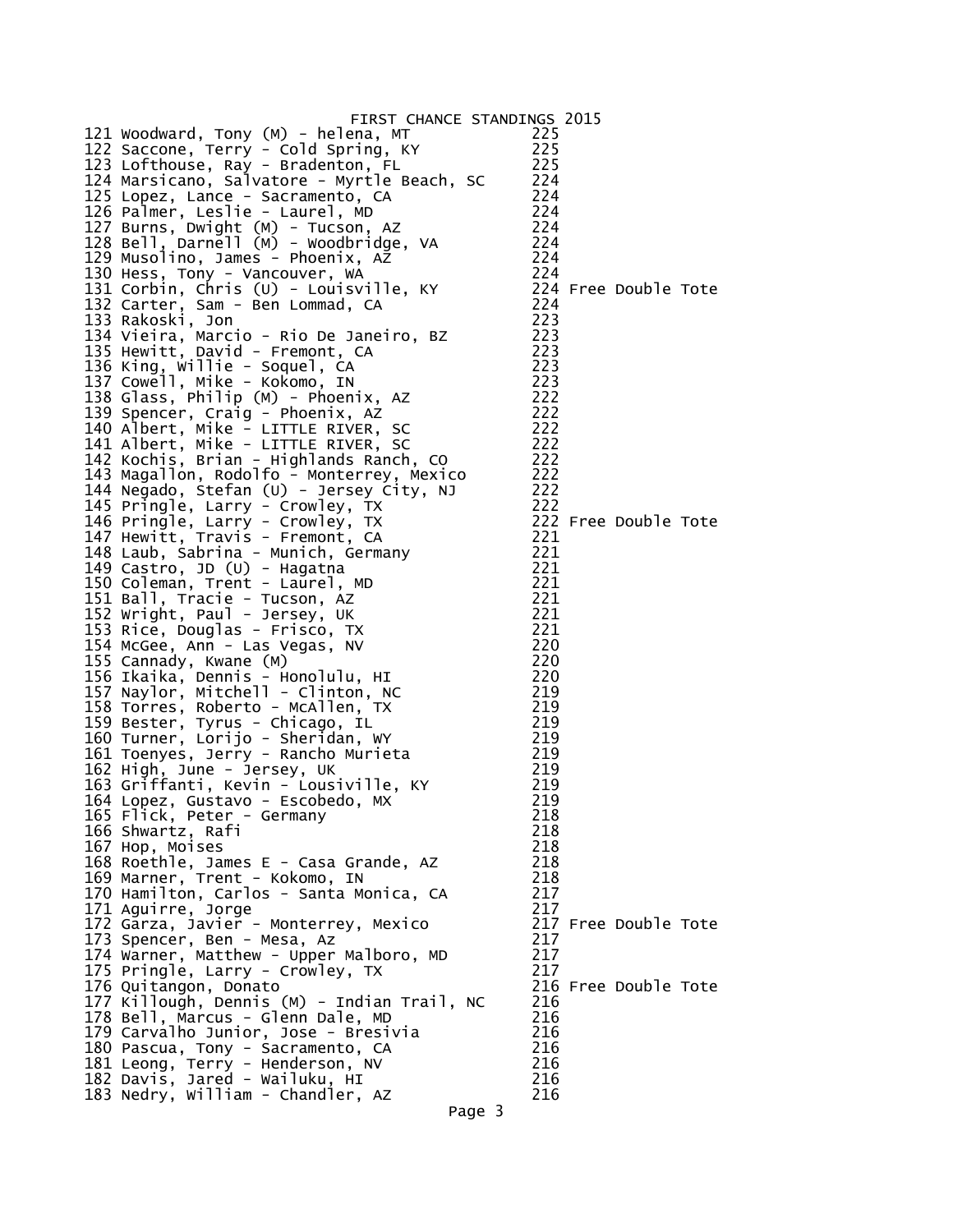| 184 Cardenas, Anibal                        | 215                  |
|---------------------------------------------|----------------------|
| 185 Dickson, Jim - Chydebank                | 215                  |
| 186 Sands, Kevin - Edinburg, UK             | 215                  |
| 187 Charlebois, Pat - Ajax, Canada          | 215                  |
| 188 Wells, Willie - Las Vegas, NV           | 215                  |
| 189 Murphy, Henry - Henderson, NY           | 215                  |
| 190 Matus, John                             | 215                  |
| 191 Rogers, Bryson - Durham, NC             | 215                  |
| 192 Petrone, Scott - Spokane, WA            | 215 Free Double Tote |
| 193 Hess, Tony - Vancouver, WA              | 215                  |
| 194 Eales, Warren - Las Vegas, NV           | 214                  |
| 195 Hansen, Jim - Anchorage, AK             | 214                  |
| 196 Miller, Larry - Hereford, AZ            | 214                  |
| 197 Valmonte, Kevin - Pomona, CA            | 214                  |
| 198 Romero, Dion (M)                        | 214                  |
| 199 Boone, Steven - Baltimore, MD           | 214                  |
| 200 Weber, Brady - Perry, NY                | 214                  |
| 201 Case, Ron - Oakley, CA                  | 214                  |
| 202 Adler, Bud - Gold Canyon, AZ            | 214                  |
| 203 Lambert, Kevin - Naples, FL             | 214                  |
| 204 Krol, David - Nixa, MO                  | 214                  |
| 205 Hebner, Dean - Vancouver, WA            | 214                  |
| 206 Lopez, Oscar - Monterrey, Mexico        | 214                  |
| 207 Santos, Eduardo - San Jose, CA          | 213                  |
| 208 Ramirez, Andres                         | 213                  |
| 209 Hop, Moises                             | 213                  |
| 210 Chew, David                             | 213                  |
| 211 Reid, Kevin - Mississauga, ON           | 213                  |
| 212 Werner, Chris - Rochester, NY           | 213                  |
| 213 Hewitt, Travis - Fremont, CA            | 213                  |
| 214 Prieto, Phil                            | 213                  |
| 215 Johnson, Michael - Washington, DC       | 213                  |
| 216 Brinley, Al (S) - Maryville, IL         | 213                  |
| 217 Conn, Tim - Sunnyvale, CA               | 212                  |
| 218 Lee, Joseph - Rogersville, TN           | 212                  |
| 219 Ray, John - Las Vegas, Nv               | 212                  |
| 220 Swayda, Wayne - Phoenix, AZ             | 212                  |
| 221 Klein, Ross - Glen Cove, NY             | 212                  |
| 222 Kahalekai, Kanale - Wailuku, HI         | 212                  |
| 223 Glynn, Joseph - Farmington Hills, MI    | 212                  |
| 224 Duran, Michael - Banning, CA            | 212                  |
| 225 Maldonado, Servando - Monterrey, Mexico | 212                  |
| 226 Himes, Jeff (M) - Concord, NC           | 211                  |
| 227 Ratliff, Darrel - Monroe, NC            | 211                  |
| 228 LeCount, Brad - Mountclair, CA          | 211                  |
| 229 Matthews, Dennis - Waianae, HI          | 211                  |
| 230 Jeschke, Richard - Las Vegas, NV        | 211                  |
| 231 Shellabarger, Max - Layton, UT          | 211                  |
| 232 Weston, Clay - Corning, CA              | 211                  |
| 233 Sisneros, Michael - Albuquerque, NM     | 211                  |
| 234 Adkins, Daniel - Austin, TX             | 211                  |
| 235 Stamper, Johnny - Severn, MD            | 211                  |
| 236 Duran, Michael - Banning, CA            | 211                  |
| 237 Matten, Gary - Westminister, CO         | 210                  |
| 238 Kennett, Kevin - Orange City, FL        | 210                  |
| 239 Feijo, Paulo - Rio De Janeiro, BZ       | 210                  |
| 240 Rubio, Emilio                           | 210                  |
| 241 O'Neil, Tim - Las Vegas, NV             | 210                  |
| 242 Mueller, Chris - Gilbert, AZ            | 210                  |
| 243 Haney, Bubba - College Station, TX      | 210                  |
| 244 Day, Kevin - Lehigh Acres, FL           | 210                  |
| 245 Palomares, Norm                         | 209                  |
| 246 Carriaga, Eric - , NM                   | 209                  |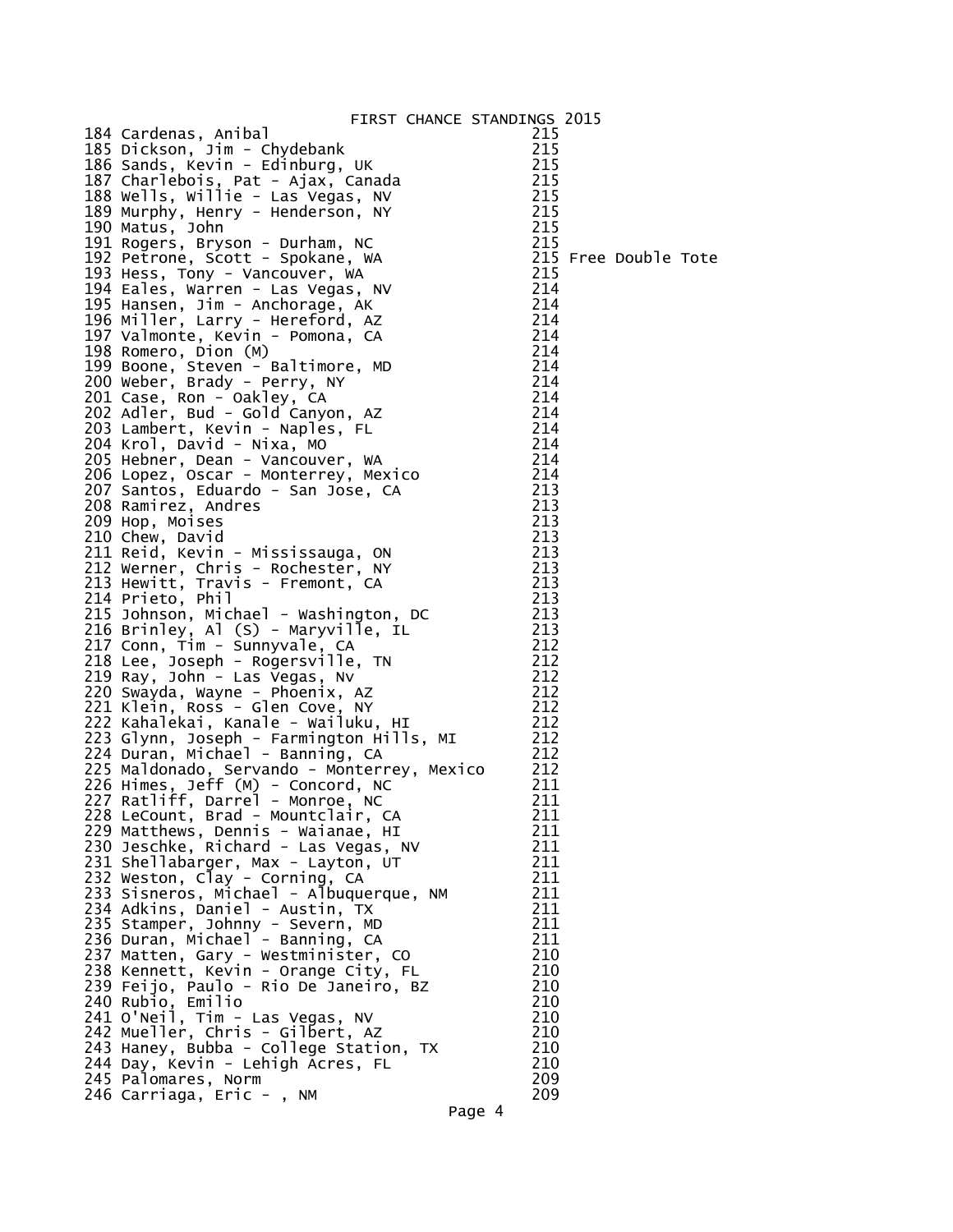| FIRST CHANCE STANDINGS 2015                  |     |                        |  |
|----------------------------------------------|-----|------------------------|--|
| 247 Khuu, Danny - Brockton, MA               | 209 |                        |  |
| 248 Turner, Lorijo - Sheridan, WY            | 209 |                        |  |
| 249 Poulter, Michael - Springboro, OH        | 209 |                        |  |
| 250 Jones, Steve - Scottsdale, AZ            | 209 |                        |  |
| 251 Day, Laurie - Lehigh Acres, FL           | 209 |                        |  |
| 252 Stamper, Johnny - Severn, MD             | 208 |                        |  |
| 253 Spencer, Craig - Phoenix, AZ             | 208 |                        |  |
| 254 Godden, Bob - Las Vegas, NV              | 208 |                        |  |
| 255 Ilosvay, Robert - Phoenix, AZ            | 208 |                        |  |
| 256 Bernal, Jorge - Hermiosillo, SON         | 207 |                        |  |
| 257 Johnson, Randy - Cambridge, WI           | 207 |                        |  |
|                                              |     |                        |  |
| 258 Pone, Jerry - Washington DC              | 207 |                        |  |
| 259 Roethle, James E - Casa Grande, AZ       | 207 |                        |  |
| 260 Jensen, Jerry                            | 207 |                        |  |
| 261 McDonald, Ronald (S) - Newman Lake, WA   | 207 |                        |  |
| 262 Wright, Paul - Jersey, UK                | 207 |                        |  |
| 263 Stricker, Matt - Billings, MT            | 207 |                        |  |
| 264 Ridgeway, Howard - Cleveland, OH         | 207 |                        |  |
| 265 Carrick, Emory - Kapolei, HI             | 207 |                        |  |
| 266 Turner, Anne - Dublin                    |     | 206 Free Triple Roller |  |
| 267 Carrick, Emory - Kapolei, HI             | 206 |                        |  |
| 268 Wilson, Ari "Gold"                       | 206 |                        |  |
| 269 Pascua, Tony - Sacramento, CA            | 206 |                        |  |
| 270 France, Michael - Reno, NV               | 206 |                        |  |
| 271 Gelling, Nathan - Butte, MT              | 206 |                        |  |
| 272 Hamilton, Teri - Arizona City, AZ        | 206 |                        |  |
| 273 Alsgood, Karla - Rio Linda, CA           | 206 |                        |  |
| 274 Strause, Shawna - Tucson, AZ             | 205 |                        |  |
| 275 Serwetnyk, Russel - Mississauga, Ont     | 205 |                        |  |
| 276 Ramirez, Andres                          | 205 |                        |  |
| 277 Cooper, Larry - Reno, NV                 | 205 |                        |  |
| 278 Odell, Jake - Santa Clara, CA            | 205 |                        |  |
| 279 Freeman, Steve - Hermantown, MN          | 205 |                        |  |
| 280 Wiberg, Chad - Shephard, MT              | 205 |                        |  |
| 281 Matuszewski, Frank - Lecanto, FL         | 205 |                        |  |
| 282 Cantu, Sebastian - Monterrey, Mexico     | 205 |                        |  |
| 283 Klerk, Chris - Chandler, AZ              | 204 |                        |  |
|                                              | 204 |                        |  |
| 284 Chavez, Gil - Albuquerque, NM            |     |                        |  |
| 285 Hoffman, Larry - Fountain Hills, AZ      | 204 |                        |  |
| 286 Fujimoto, Kyle (M) - N. Las Vegas, NV    | 204 |                        |  |
| 287 DeFranco, Vince - Darien, IL             | 204 |                        |  |
| 288 Titchenal, Tawna - Spokane Valley, WA    | 204 |                        |  |
| 289 Coleman, Jasmine - Manteca, CA           | 204 |                        |  |
| 290 Foster, Chris - Grand Junction, CO       | 203 |                        |  |
| 291 Shwartz, Rafi                            | 203 |                        |  |
| 292 Corrigan, Larry (S) - Las Vegas, NV      | 203 |                        |  |
| 293 Weaver-Purdy, Elaine - Las Vegas, NV     | 203 |                        |  |
| 294 Blue, Brandon - District Heights, MD     | 203 |                        |  |
| 295 Williams, Julius - Spokane Valley, WA    | 203 |                        |  |
| 296 Eskenazi, David                          | 203 |                        |  |
| 297 Klein, Ross - Glen Cove, NY              | 203 |                        |  |
| 298 King, Roger (S) - Sarasota, FL           | 203 |                        |  |
| 299 Gorman, Jeff - Sun City                  | 203 |                        |  |
| 300 Velasco, Rodolfo                         | 202 |                        |  |
| 301 Alford, Stephen - Country Club Hills, IL | 202 |                        |  |
| 302 Ott, Sebastian - Germany                 | 202 |                        |  |
| 303 Dickson, Jim - Chydebank                 | 202 |                        |  |
| 304 Albert, Mike - LITTLE RIVER, SC          | 202 |                        |  |
| 305 Van Cleaf, Bill - La Plata, MD           | 202 |                        |  |
| 306 Maiseroulle, Tim (M) - Buford, GA        | 202 |                        |  |
| 307 Gill, Paul - Pasco, WA                   | 202 |                        |  |
| 308 Bertazon, Shane (U) - Halethorpe, MD     | 202 |                        |  |
| 309 Loredo, Gerardo                          | 201 |                        |  |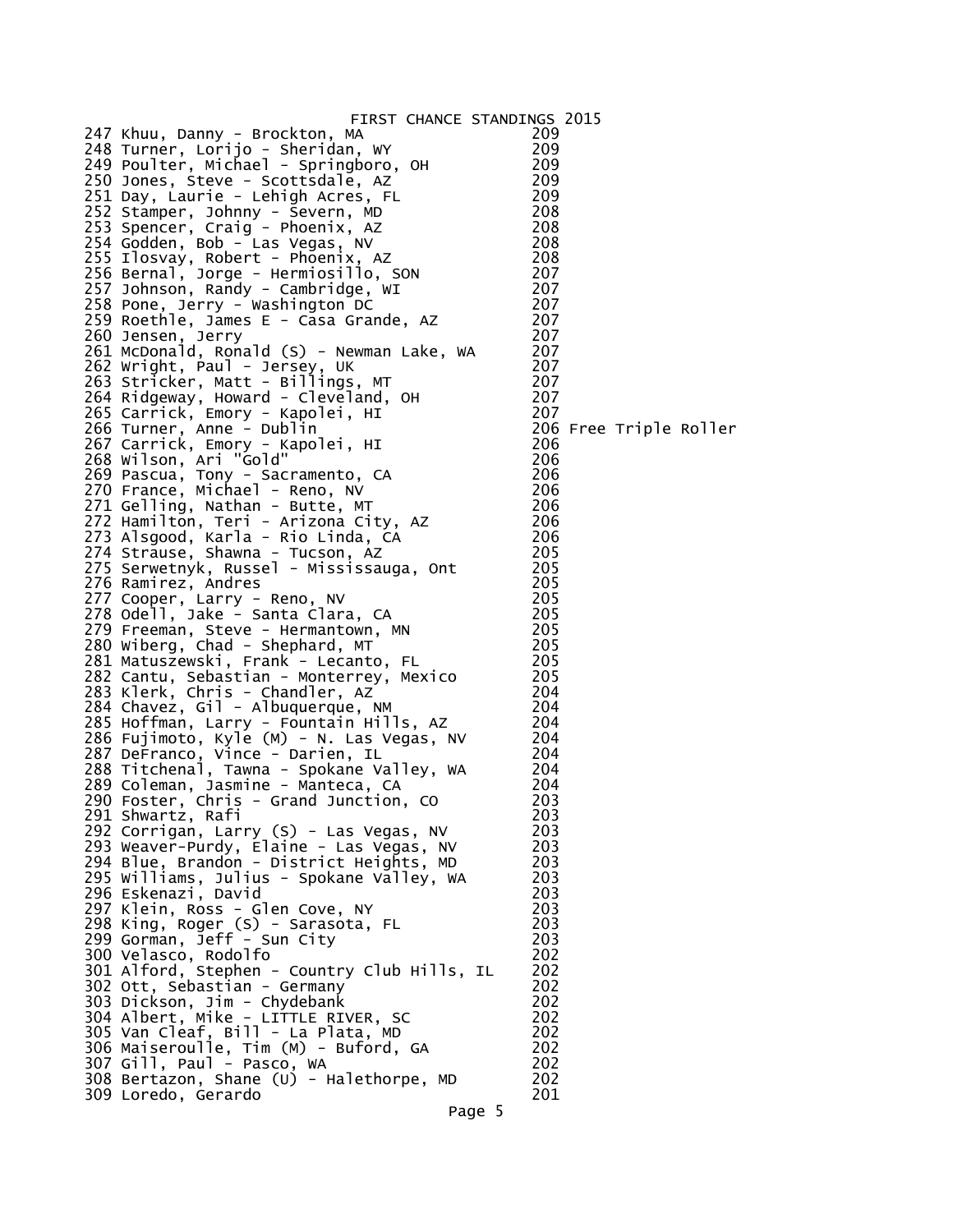| FIRST CHANCE STANDINGS 2015                                                                                                                                                                                                                                                           |        |                        |  |
|---------------------------------------------------------------------------------------------------------------------------------------------------------------------------------------------------------------------------------------------------------------------------------------|--------|------------------------|--|
| 310 France, Michael - Reno, NV                                                                                                                                                                                                                                                        | 201    |                        |  |
| 311 Bester, Tyrus - Chicago, IL                                                                                                                                                                                                                                                       | 201    |                        |  |
| 312 Russo, Frank - Guam                                                                                                                                                                                                                                                               | 201    |                        |  |
| 313 Ada, John - Berrigada, GUAM                                                                                                                                                                                                                                                       | 201    |                        |  |
| 314 Solis, Joel                                                                                                                                                                                                                                                                       | 200    |                        |  |
| 315 Hirata, Richard - San Jose, CA                                                                                                                                                                                                                                                    | 200    |                        |  |
| 316 Tadiello, Todd - Oakley, CA                                                                                                                                                                                                                                                       | 200    |                        |  |
| 317 Farah, Daniel - Portland, OR                                                                                                                                                                                                                                                      | 200    |                        |  |
| 318 Edgerton, Janie - Alameda, CA                                                                                                                                                                                                                                                     | 200    |                        |  |
| 319 Santucci, Pete - Scottsdale, AZ                                                                                                                                                                                                                                                   |        | 200 Free Triple Roller |  |
| 320 Eales, Warren - Las Vegas, NV                                                                                                                                                                                                                                                     | 200    |                        |  |
| 321 High, Michael - Jersey, UK                                                                                                                                                                                                                                                        | 200    |                        |  |
| 322 Glynn, Joseph - Farmington Hills, MI                                                                                                                                                                                                                                              | 200    |                        |  |
| 323 Maldonado, Servando - Monterrey, Mexico                                                                                                                                                                                                                                           | 200    |                        |  |
| 324 Covarrubias, Jose Luis                                                                                                                                                                                                                                                            | 199    |                        |  |
| 325 Robinson, Jason - Country Club Hills, IL                                                                                                                                                                                                                                          | 199    |                        |  |
| 326 Elechiguerra, Seve                                                                                                                                                                                                                                                                | 199    |                        |  |
| 327 Alberti, Dena - Rochester, NY                                                                                                                                                                                                                                                     | 199    |                        |  |
| 328 Stripling, Steve - Palm Coast, FL<br>, Non - Oakley, CA<br>331 High, Michael - Jersey, UK<br>332 Hamilton, Carlos - Santa Monica, CA<br>333 Fleri, Joe (S) - Maspath, NY<br>334 Espriu, Felipe - Marana, AZ<br>335 Lopez, Gustavo - Escobedo, MX<br>336 Guzman, Omar<br>337 Rodri | 199    |                        |  |
|                                                                                                                                                                                                                                                                                       | 199    |                        |  |
|                                                                                                                                                                                                                                                                                       | 199    |                        |  |
|                                                                                                                                                                                                                                                                                       | 199    |                        |  |
|                                                                                                                                                                                                                                                                                       | 199    |                        |  |
|                                                                                                                                                                                                                                                                                       | 199    |                        |  |
|                                                                                                                                                                                                                                                                                       | 199    |                        |  |
|                                                                                                                                                                                                                                                                                       | 199    |                        |  |
|                                                                                                                                                                                                                                                                                       | 198    |                        |  |
| 336 Guzman, Omar<br>337 Rodriguez, Alfonso<br>338 Gannon, William - Las Vegas, NV                                                                                                                                                                                                     | 198    |                        |  |
|                                                                                                                                                                                                                                                                                       | 198    |                        |  |
| 339 Wallace, Brian                                                                                                                                                                                                                                                                    | 198    |                        |  |
| 340 Stephey, Robbie - Martinsville, IN                                                                                                                                                                                                                                                | 198    |                        |  |
| 341 Chaoul, Modi                                                                                                                                                                                                                                                                      | 198    |                        |  |
| 342 Stephey, Chad - Martinsville, IN                                                                                                                                                                                                                                                  | 198    |                        |  |
| 343 Albert, Mike - LITTLE RIVER, SC                                                                                                                                                                                                                                                   | 198    |                        |  |
|                                                                                                                                                                                                                                                                                       | 198    |                        |  |
| 344 Weston, Tim - Corning, CA<br>345 Hewitt, Travis - Fremont, CA                                                                                                                                                                                                                     | 198    |                        |  |
| 346 Samperio, Fransisco                                                                                                                                                                                                                                                               | 198    |                        |  |
| 347 Saldana, Robert - Monterrey, Mexico                                                                                                                                                                                                                                               | 198    |                        |  |
| 348 Sands, Kevin - Edinburg, UK                                                                                                                                                                                                                                                       | 198    |                        |  |
| 349 Mueller, Chris - Gilbert, AZ                                                                                                                                                                                                                                                      | 198    |                        |  |
| 350 Gill, Paul - Pasco, WA                                                                                                                                                                                                                                                            | 198    |                        |  |
| 351 Dekker, Steve (S) - Tucson, AZ                                                                                                                                                                                                                                                    | 198    |                        |  |
| 352 Day, Kevin - Lehigh Acres, FL                                                                                                                                                                                                                                                     | 198    |                        |  |
| 353 Harris, Arthur - Chicago, IL                                                                                                                                                                                                                                                      | 197    |                        |  |
| 354 Warner, Matthew - Upper Malboro, MD                                                                                                                                                                                                                                               | 197    |                        |  |
| 355 Anderson, Corloyd                                                                                                                                                                                                                                                                 | 197    |                        |  |
| 356 Smith, Jerry - Englewood, CO                                                                                                                                                                                                                                                      | 197    |                        |  |
| 357 Fournier, David - Oakley, CA                                                                                                                                                                                                                                                      | 197    |                        |  |
| 358 Trevino, Cesar                                                                                                                                                                                                                                                                    | 197    |                        |  |
| 359 Farrell, Leslie - Flushing, NY                                                                                                                                                                                                                                                    | 197    |                        |  |
| 360 Maez, Alfred - SantaFe, NM                                                                                                                                                                                                                                                        | 197    |                        |  |
| 361 Arena, Ronnie - E. Meadow, NY                                                                                                                                                                                                                                                     | 197    |                        |  |
| 362 Calyore, Steve                                                                                                                                                                                                                                                                    | 197    |                        |  |
| 363 Signaigo, Michael - Kapolei, HI                                                                                                                                                                                                                                                   | 197    |                        |  |
| 364 Medley, Robbie - Billings, MT                                                                                                                                                                                                                                                     | 197    |                        |  |
| 365 Yanez, Carlos - Monterrey, Mexico                                                                                                                                                                                                                                                 | 197    |                        |  |
| 366 Fernandez, Rigoberto - Monterrey, Mexico                                                                                                                                                                                                                                          | 197    |                        |  |
| 367 Dixson, Jeremy - Detroit, MI                                                                                                                                                                                                                                                      | 196    |                        |  |
| 368 Bertazon, Shane (U) - Halethorpe, MD                                                                                                                                                                                                                                              | 196    |                        |  |
| 369 Foster, Chris - Grand Junction, CO                                                                                                                                                                                                                                                | 196    |                        |  |
| 370 Tadiello, Todd - Oakley, CA                                                                                                                                                                                                                                                       | 196    |                        |  |
| 371 Alba, Ricardo                                                                                                                                                                                                                                                                     | 196    |                        |  |
| 372 Conn, Tim - Sunnyvale, CA                                                                                                                                                                                                                                                         | 196    |                        |  |
|                                                                                                                                                                                                                                                                                       | Page 6 |                        |  |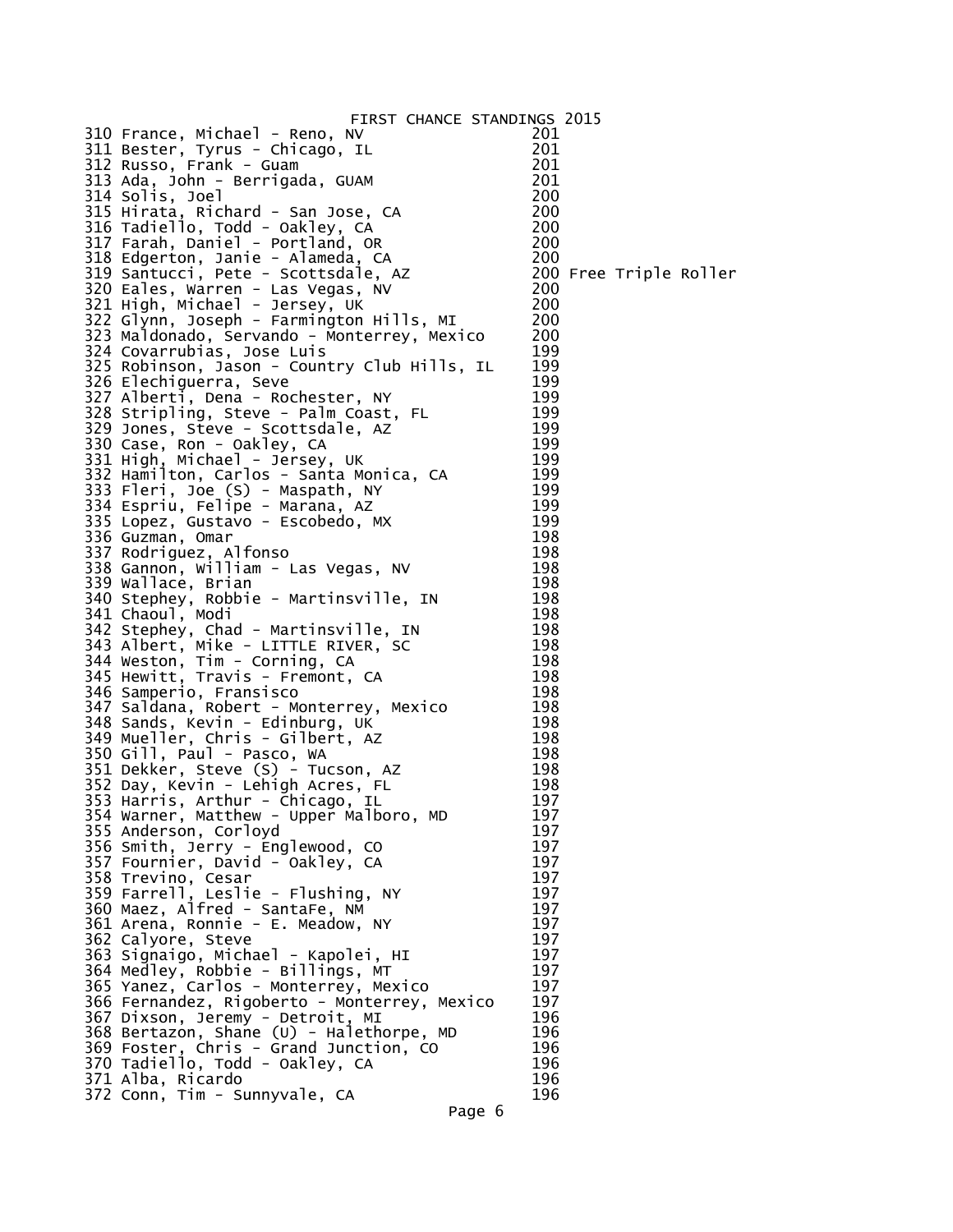|                                                                    | FIRST CHANCE STANDINGS 2015 |                        |  |
|--------------------------------------------------------------------|-----------------------------|------------------------|--|
| 373 Chew, David                                                    | 196                         |                        |  |
| 374 Gelling, Nathan - Butte, MT                                    | 196                         |                        |  |
| 375 Corirossi, Dominic - Phoenix, AZ                               | 196                         |                        |  |
| 376 Strause, Howard - Tucson, AZ                                   | 196                         |                        |  |
| 377 Matuszewski, Frank - Lecanto, FL                               | 196                         |                        |  |
| 378 King, Roger (S) - Sarasota, FL                                 | 196                         |                        |  |
| 379 High, Michael - Jersey, UK                                     | 196                         |                        |  |
| 380 Hansen, Jim - Anchorage, AK                                    | 196                         |                        |  |
| 381 Gneiting, Jay                                                  | 196                         |                        |  |
| 382 Gay, Paul - Jersey, UK                                         | 196                         |                        |  |
| 383 Dent, Leon - Las Vegas, NV                                     | 195                         |                        |  |
| 384 Hawkins, Chris - Seat Pleasant, MD                             | 195                         |                        |  |
| 385 Magallon, Rodolfo - Monterrey, Mexico                          | 195                         |                        |  |
| 386 Palomares, Norm                                                | 195                         |                        |  |
| 387 Adler, Bud - Gold Canyon, AZ                                   | 195                         |                        |  |
| 388 Knowland, Sarah - Las Vegas, NV                                | 195                         |                        |  |
| 389 Jiminez, Rosalio                                               | 194                         |                        |  |
| 390 Mobley Jr, Terry - Aberdeen, MD                                | 194                         |                        |  |
| 391 Spencer, Craig - Phoenix, AZ                                   | 194                         |                        |  |
| 392 Dickson, Jim - Chydebank                                       | 194                         |                        |  |
| 393 Feijo, Paulo - Rio De Janeiro, BZ                              | $\overline{1}94$            |                        |  |
| 394 Tesh, Donald - Winston-Salem, NC                               | 194                         |                        |  |
| 395 Nishikawa, Everett - Corona, CA                                | 194                         |                        |  |
| 396 Gagnon, Kevin - Norco, CA                                      | 194                         |                        |  |
| 397 Bortolazzo, Inger - Santa Barbara, CA                          | 194                         |                        |  |
|                                                                    | 194                         |                        |  |
| 398 Freeman, Steve - Hermantown, MN                                |                             | 194 Free Triple Roller |  |
| 399 Stewart, Jack - Phoenix, AZ                                    | 194                         |                        |  |
| 400 King, Roger (S) - Sarasota, FL                                 | 193                         |                        |  |
| 401 Escarcega, Mary Carmen                                         | 193                         |                        |  |
| 402 Santiago, Dario                                                | 193                         |                        |  |
| 403 Navarro, Pascual                                               | 193                         |                        |  |
| 404 Spencer, Ben - Mesa, Az<br>405 Jensen, Jerry                   | 193                         |                        |  |
|                                                                    | 193                         |                        |  |
| 406 Nelson, Chad - Baltimore, MD<br>407 Jordan, James - Lowell, MA | 193                         |                        |  |
| 408 De La Garza, Victor - Monterrey, Mexico                        | 193                         |                        |  |
|                                                                    | 193                         |                        |  |
| 409 Mantz, Jonathan - Glen Cove, NY<br>410 Jablan, Mamerto         | 192                         |                        |  |
|                                                                    |                             |                        |  |
| 411 Hadley, Jim - North Las Vegas, NV                              | 192<br>192                  |                        |  |
| 412 Flick, Peter - Germany                                         | 192                         |                        |  |
| 413 Kurlan, David - Irving, TX                                     | 192                         |                        |  |
| 414 Camacho Betancourt, Andres - Aimenia, COL                      | 192                         |                        |  |
| 415 Philbeck, Donnie - Richmond, KY                                |                             |                        |  |
| 416 Roethle, James W - Casa Grande, AZ                             | 192                         |                        |  |
| 417 Reeder, Damon                                                  | 192                         |                        |  |
| 418 Matthews, Dennis - Waianae, HI                                 | 192                         |                        |  |
| 419 Perry, Rick - Kalispell, MT                                    | 192                         |                        |  |
| 420 Hill, Tim - Roseville, CA                                      | 192                         |                        |  |
| 421 Lopez, Lance - Sacramento, CA                                  | 192                         |                        |  |
| 422 Swayda, Wayne - Phoenix, AZ                                    | 192                         |                        |  |
| 423 Gneiting, Jay                                                  | 192                         |                        |  |
| 424 Boone, Steven - Baltimore, MD                                  | 192                         |                        |  |
| 425 George, Kris - Las Vegas, NV                                   | 191                         |                        |  |
| 426 Day, Laurie - Lehigh Acres, FL                                 | 191                         |                        |  |
| $427$ Hillen, Mike (U) - Grand Junction, CO                        | 191                         |                        |  |
| 428 Bobeda, Roberto - Ontario, CA                                  | 191                         |                        |  |
| 429 Hara, Rick                                                     | 191                         |                        |  |
| 430 Murphy, Henry - Henderson, NY                                  | 191                         |                        |  |
| 431 Mobley Jr, Terry - Aberdeen, MD                                | 191                         |                        |  |
| 432 Reid, Kevin - Mississauga, ON                                  | 191                         |                        |  |
| 433 Mundy, Josh - Aptos, CA                                        | 191                         |                        |  |
| 434 Rossel, Francisco - Monterrey, Mexico                          | 191                         |                        |  |
| 435 Ridgeway, Howard - Cleveland, OH                               | 191                         |                        |  |
|                                                                    | Page 7                      |                        |  |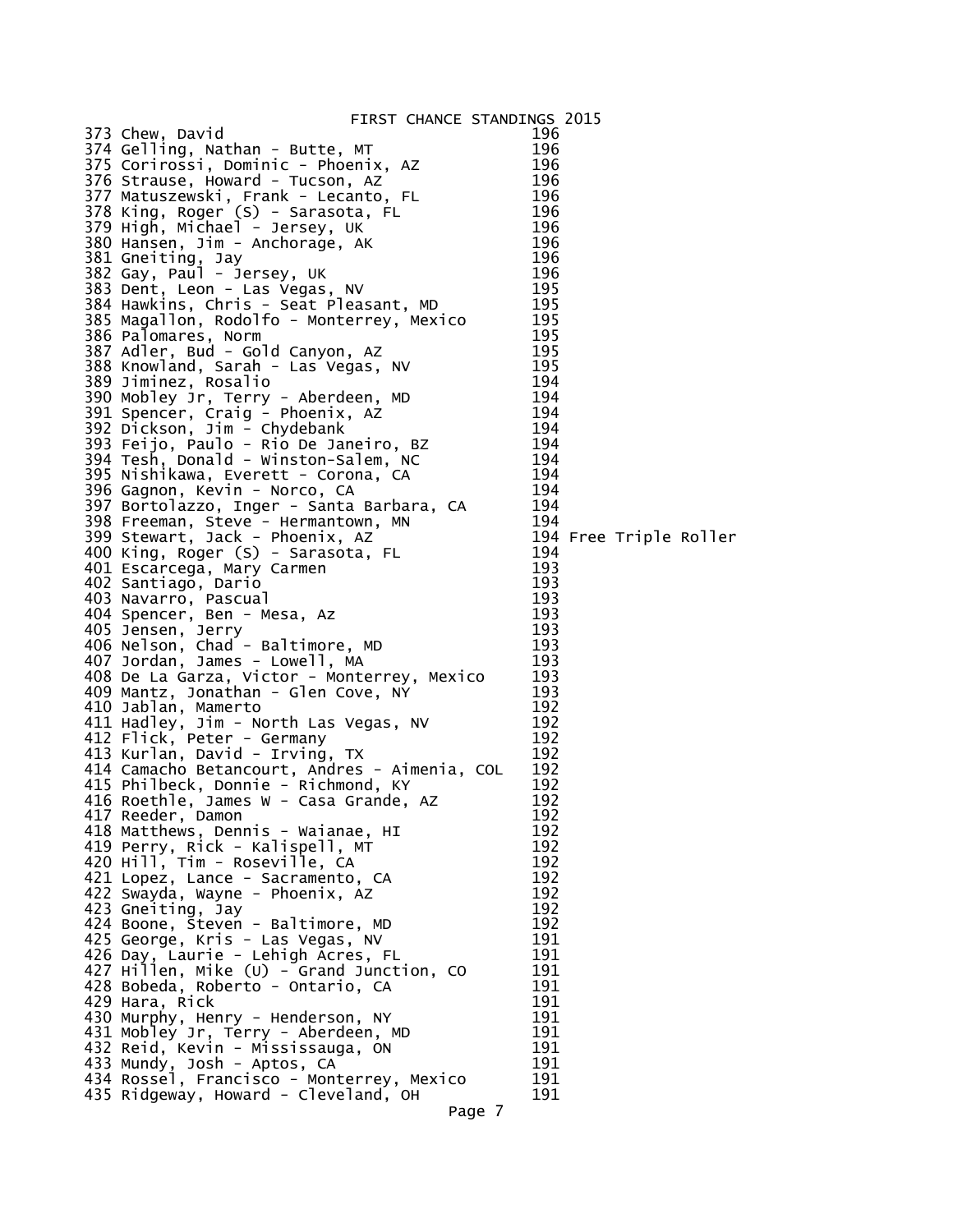| FIRST CHANCE STANDINGS 2015                                                       |            |  |                             |
|-----------------------------------------------------------------------------------|------------|--|-----------------------------|
| 436 Giguere, Tim - Warwick, RI                                                    | 191        |  |                             |
| 437 Lopez, Gustavo - Escobedo, MX                                                 | 191        |  |                             |
| 438 Neuer, Greg                                                                   | 190        |  |                             |
| 439 Glass, Philip (M) - Phoenix, AZ                                               | 190        |  |                             |
| 440 Cook, Jimmy                                                                   | 190        |  |                             |
| 441 Carroll, John (S) - Stockton, CA                                              | 190        |  |                             |
| 442 Vieira, Marcio - Rio De Janeiro, BZ                                           | 190        |  |                             |
| 443 Kreins, Ben - Statesville, NC                                                 | 190        |  |                             |
| 444 Aragon, Alejandro                                                             | 189        |  |                             |
| 445 Valenzuela, Pedro - Hermosilla                                                | 189        |  |                             |
| 446 Galindo, Rick - Albuquerque, NM                                               | 189        |  |                             |
| 447 Avendano, Jesus                                                               | 189        |  |                             |
| 448 Ziegler, Justin                                                               | 189        |  |                             |
| 449 Aguirre, Jorge                                                                | 189        |  |                             |
| 450 Reyes, Francisco - Laredo, TX                                                 | 189        |  |                             |
| 451 Romero, Dion (M)                                                              | 189        |  |                             |
| 452 Keough, Mike - Stockton, CA                                                   | 189        |  |                             |
| 453 Torres, Eric - El Paso, TX                                                    | 189        |  |                             |
| 454 Burns, Dwight (M) - Tucson, AZ                                                | 189        |  |                             |
| 455 Marion, Tony - S. Palm Beach, FL                                              | 189        |  |                             |
| 456 Blomquist, Wayne - Billings, MT                                               | 189        |  |                             |
| 457 Fernandez, Rigoberto - Monterrey, Mexico                                      | 189        |  |                             |
| 458 Pone, Jerry - Washington DC                                                   |            |  | 188 Free Roto Grip Sinister |
| 459 Maez, Alfred - SantaFe, NM                                                    | 188        |  |                             |
| 460 Nietsch, Johann - Ostfildren                                                  | 188<br>188 |  |                             |
| 461 Sands, Kevin - Edinburg, UK                                                   | 188        |  |                             |
| 462 Poulter, Michael - Springboro, OH<br>463 Cathcart, Kristin - Mooresville, NC  | 188        |  |                             |
| 464 Wilson, Ari "Gold"                                                            | 187        |  |                             |
| 465 Bertolina, John (S) - Henderson, NV                                           | 187        |  |                             |
| 466 Laub, Sabrina - Munich, Germany                                               | 187        |  |                             |
| 467 Ferber, Andy - Ingolstadt                                                     | 187        |  |                             |
| 468 West, Brian - Palm Coast, FL                                                  | 187        |  |                             |
| 469 Spencer, Ben - Mesa, Az                                                       | 187        |  |                             |
| 470 Spencer, Craig - Phoenix, AZ                                                  | 187        |  |                             |
| 471 LeCount, Brad - Mountclair, CA                                                | 187        |  |                             |
| 472 Felton, Sly                                                                   | 187        |  |                             |
| 473 Stephey, Chad - Martinsville, IN                                              | 187        |  |                             |
| 474 McDonald, Ronald (S) - Newman Lake, WA                                        | 187        |  |                             |
| 475 Weston, Clay - Corning, CA                                                    | 187        |  |                             |
| 476 Davis, Tonya - Grandview, MO                                                  | 187        |  |                             |
| 477 Wilson, Dan - Santa Cruz, CA                                                  | 187        |  |                             |
| 478 Blomquist, Wayne - Billings, MT                                               | 187        |  |                             |
| 479 Ruddy, Kevin - Chandler, AZ                                                   | 186        |  |                             |
| 480 Robinson, Jason - Country Club Hills, IL                                      | 186        |  |                             |
| 481 Telford, Jeremy - St. George, UT                                              | 186        |  |                             |
| 482 O'Neil, Tim - Las Vegas, NV                                                   | 186        |  |                             |
| 483 High, June - Jersey, UK                                                       | 186        |  |                             |
| 484 Graves, Derek - Spring Grove, VA                                              | 185        |  |                             |
| 485 Martinez, Nicolas                                                             | 185        |  |                             |
| 486 Ratliff, Darrel - Monroe, NC                                                  | 185        |  |                             |
| 487 Martinez, Fabricio - Guadalupe, Nicaragua                                     | 185        |  |                             |
| 488 Sheehan, Bob - Cincinnati, OH                                                 | 185        |  |                             |
| 489 Osborne, Michael - El Paso, TX                                                | 185        |  |                             |
| 490 Chalifoux, David - Saugas, MA                                                 | 185<br>185 |  |                             |
| 491 Belcher, Richard - Naples, FL                                                 |            |  |                             |
| 492 Hunter, John - Glen Burnie, MD                                                | 184<br>184 |  |                             |
| 493 Hawkins, Chris - Seat Pleasant, MD<br>494 Vieira, Marcio - Rio De Janeiro, BZ | 184        |  |                             |
| 495 Chadwick III, Harold - Columbus, OH                                           | 184        |  |                             |
| 496 Hernandez, Jesus - Monterrey, Mexico                                          | 184        |  |                             |
| 497 Martinez, Michael - Chandler, AZ                                              | 184        |  |                             |
| 498 Ada, John - Berrigada, GUAM                                                   | 184        |  |                             |
| Page 8                                                                            |            |  |                             |
|                                                                                   |            |  |                             |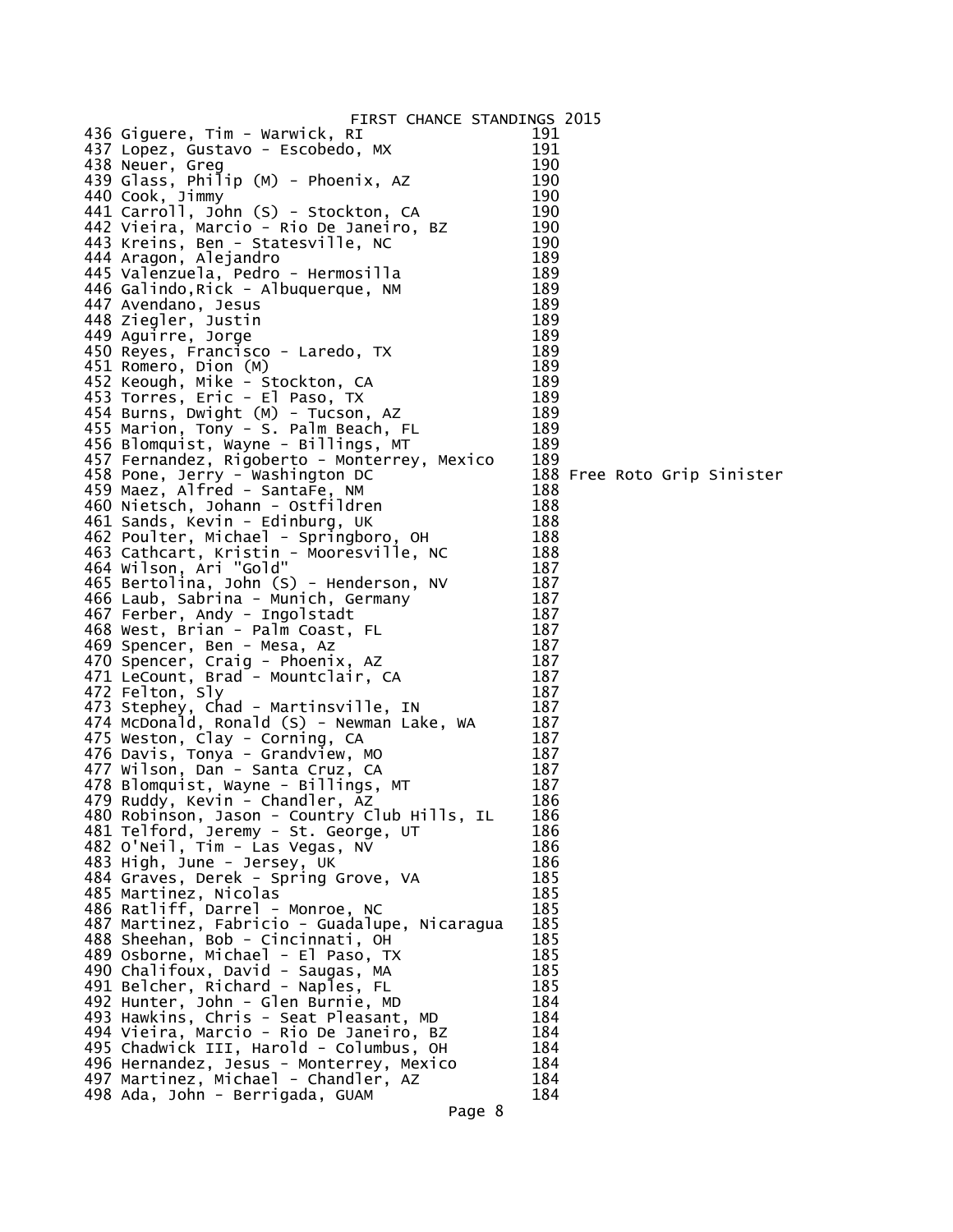| FIRST CHANCE STANDINGS 2015                                                                                                                                                                                                                        |            |  |
|----------------------------------------------------------------------------------------------------------------------------------------------------------------------------------------------------------------------------------------------------|------------|--|
| 499 Whitfield, General - Fort Worth, TX<br>Frank - Lecanto, FL                                                                                                                                                                                     | 184        |  |
|                                                                                                                                                                                                                                                    | 184        |  |
| 501 Rivera, Juan - Monterrey, Mexico                                                                                                                                                                                                               | 184        |  |
| 501 Rıvera, Juan - Monterrey, Mexıco<br>502 Gonzalez, Gerardo - Monterrey, Mexico                                                                                                                                                                  | 184        |  |
| 503 Gonzales, Ron - Tucson, AZ                                                                                                                                                                                                                     | 183        |  |
|                                                                                                                                                                                                                                                    | 183        |  |
| 504 Garza, Javier - Monterrey, Mexico<br>505 Davis, Bobby - Randlstown, MD                                                                                                                                                                         | 183        |  |
|                                                                                                                                                                                                                                                    | 183        |  |
|                                                                                                                                                                                                                                                    | 182        |  |
|                                                                                                                                                                                                                                                    | 182        |  |
| 506 Duran, Michael - Banning, CA<br>506 Duran, Michael - Banning, CA<br>507 Aragon, Alejandro<br>508 Ibarra, David - Loredo, TX<br>509 Islas, Juan<br>510 Sellers, Ricky - Bunnell, FL<br>511 Nietsch, Johann - Ostfildren<br>512 Shaffer, Harry - | 182        |  |
|                                                                                                                                                                                                                                                    | 182        |  |
|                                                                                                                                                                                                                                                    |            |  |
|                                                                                                                                                                                                                                                    | 182        |  |
|                                                                                                                                                                                                                                                    | 182        |  |
|                                                                                                                                                                                                                                                    | 182        |  |
| 514 Prieto, Phil                                                                                                                                                                                                                                   | 182        |  |
| 515 Villa, Rene - Albuquerque, NM<br>516 Maiseroulle, Tim (M) - Buford, GA                                                                                                                                                                         | 182        |  |
|                                                                                                                                                                                                                                                    | 182        |  |
| 517 Climer, Matt - Columbus, OH                                                                                                                                                                                                                    | 181        |  |
|                                                                                                                                                                                                                                                    | 181        |  |
| 518 Ruddy, Kevin - Chandler, AZ<br>519 Cave, Norm (S) - Fortsworth, OH<br>520 Saldana, Robert - Monterrey, Mexico                                                                                                                                  | 181        |  |
|                                                                                                                                                                                                                                                    | 181        |  |
| 521 Wolfe, Greg (M) - Benton City, WA<br>522 Morales, Mary - Patterson, CA                                                                                                                                                                         | 181        |  |
|                                                                                                                                                                                                                                                    | 181        |  |
| 523 King, Willie - Soquel, CA                                                                                                                                                                                                                      | 181        |  |
| 524 Johnson, Michael - Washington, DC                                                                                                                                                                                                              | 181        |  |
| 525 Martinez, Fabricio - Guadalupe, Nicaragua                                                                                                                                                                                                      | 181        |  |
| 526 Syo, Moeses - Lathrop, CA                                                                                                                                                                                                                      | 180        |  |
| 527 Colemar, Rodel - Scarborough                                                                                                                                                                                                                   | 180        |  |
| 528 Chew, David                                                                                                                                                                                                                                    | 180        |  |
| 529 Weber, Brian - Perry, NY                                                                                                                                                                                                                       | 180        |  |
| 530 Charles, Mike (S) - Simi Valley, CA<br>531 Hansen, Jim - Anchorage, AK<br>532 Vega, Guadalupe                                                                                                                                                  | 180        |  |
|                                                                                                                                                                                                                                                    | 180        |  |
|                                                                                                                                                                                                                                                    | 179        |  |
| 533 Ott, Sebastian - Germany<br>534 Variola, Tom - St. Charles, IL<br>535 Adkins, Daniel - Austin, TX                                                                                                                                              | 179        |  |
|                                                                                                                                                                                                                                                    | 179        |  |
|                                                                                                                                                                                                                                                    | 179        |  |
|                                                                                                                                                                                                                                                    | 179        |  |
| 536 Nejatbakhsh, Mostafa - Pickering, Ontario<br>537 Hadley, Gary (U) - Sante Fe, NM<br>538 Bertazon, Shane (U) - Halethorpe, MD                                                                                                                   | 179        |  |
|                                                                                                                                                                                                                                                    | 179        |  |
| 539 Reyes, Jesus - Monterrey, Mexico                                                                                                                                                                                                               | 179        |  |
| 540 Carvalho Junior, Jose - Bresivia                                                                                                                                                                                                               | 178        |  |
| 541 Ilosvay, Robert - Phoenix, AZ                                                                                                                                                                                                                  | 178        |  |
| 542 Cordova, Dale - Pueblo, CO                                                                                                                                                                                                                     | 178        |  |
| 543 Wiberg, Chad - Shephard, MT                                                                                                                                                                                                                    | 178        |  |
| 544 Kahalekai, Kanale - Wailuku, HI                                                                                                                                                                                                                | 178        |  |
| 545 Rossel, Francisco - Monterrey, Mexico                                                                                                                                                                                                          | 178        |  |
| 546 Ferber, Andy - Ingolstadt                                                                                                                                                                                                                      | 177        |  |
| 547 Nadeau, Chase                                                                                                                                                                                                                                  | 177        |  |
| 548 Nishikawa, Everett - Corona, CA                                                                                                                                                                                                                | 177        |  |
|                                                                                                                                                                                                                                                    | 177        |  |
| 549 Miller, Larry - Hereford, AZ                                                                                                                                                                                                                   |            |  |
| 550 Khuu, Danny - Brockton, MA<br>551 Rohrer, Terry                                                                                                                                                                                                | 177<br>177 |  |
|                                                                                                                                                                                                                                                    |            |  |
| 552 Emerson, Gary (S) - Las Vegas, NV                                                                                                                                                                                                              | 177        |  |
| 553 Coleman, Trent - Laurel, MD                                                                                                                                                                                                                    | 177        |  |
| 554 Clark, Tyrone - Owing Mills, MD<br>555 Yanez, Carlos - Monterrey, Mexico                                                                                                                                                                       | 177        |  |
|                                                                                                                                                                                                                                                    | 177        |  |
| 556 Reeder, Renard - Baltimore, MD                                                                                                                                                                                                                 | 176        |  |
| 557 Martinez, Nicolas                                                                                                                                                                                                                              | 176        |  |
| 558 Keough, Mike - Stockton, CA                                                                                                                                                                                                                    | 176        |  |
| 559 Cook, Jimmy                                                                                                                                                                                                                                    | 176        |  |
| 560 Amkié, Isaac - Mexico<br>561 Lovely, Tom - Pittsburgh, PA                                                                                                                                                                                      | 176        |  |
|                                                                                                                                                                                                                                                    | 175        |  |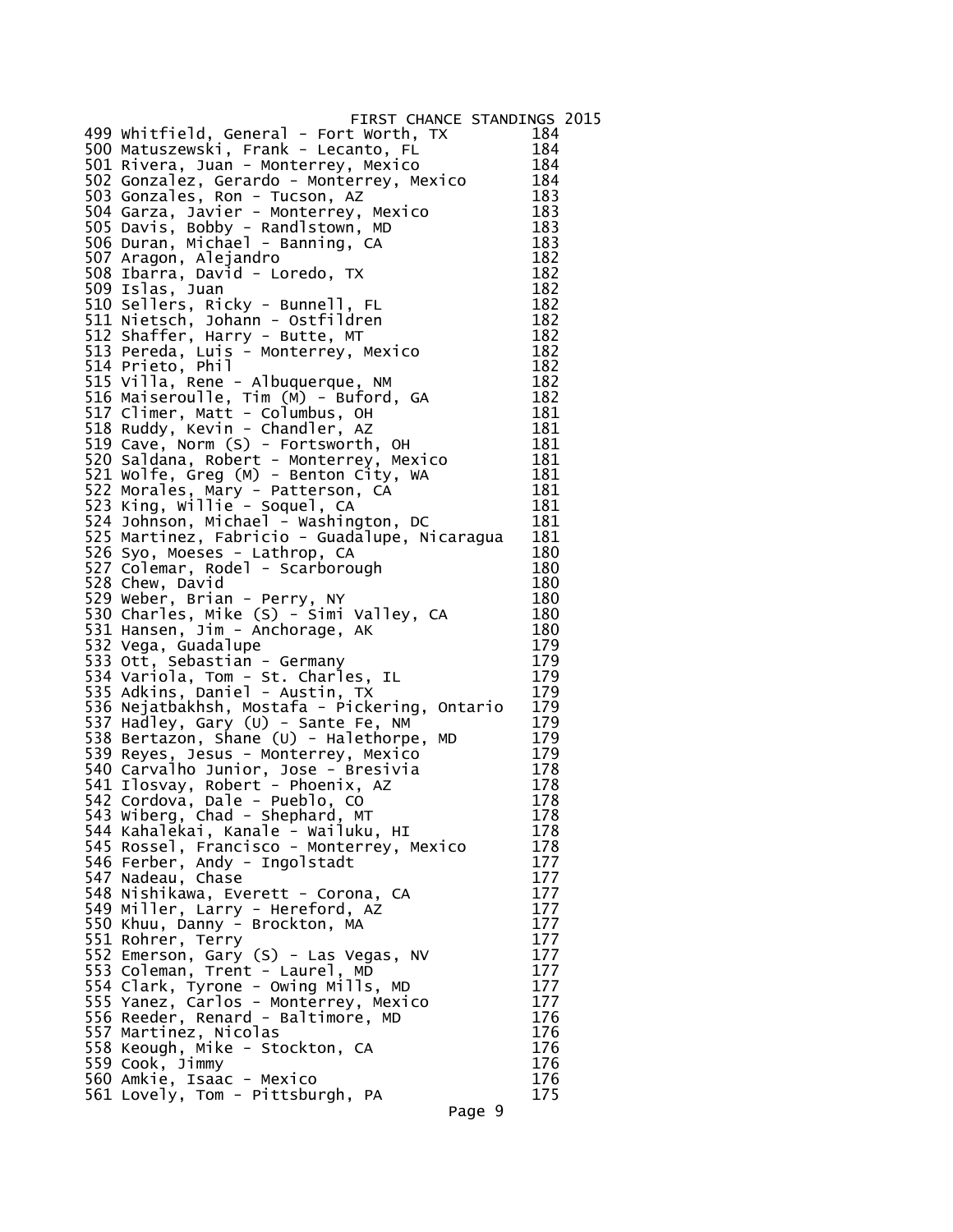| FIRST CHANCE STANDINGS 2015                                                                                                 |            |  |
|-----------------------------------------------------------------------------------------------------------------------------|------------|--|
| 562 Titchenal, Tawna - Spokane Valley, WA 175                                                                               |            |  |
| 563 Sensing, Roger - Phoenix, AZ                                                                                            | 175        |  |
| 564 Lofthouse, Ray - Bradenton, FL                                                                                          | 175        |  |
| 565 Ashley, Joe - Goodyear, AZ                                                                                              | 175        |  |
| 566 Yanez, Carlos - Monterrey, Mexico                                                                                       | 175        |  |
| 567 Chalifoux, David - Saugas, MA                                                                                           | 174        |  |
| 568 Dryburgh, Deborah - Naples, FL                                                                                          | 174        |  |
| 569 Sendelbach, Brian - Medford, OR                                                                                         | 173        |  |
| 570 Turner, Eddie - Oakland, CA                                                                                             | 173        |  |
| 571 Hough, John - Naples, FL                                                                                                | 173<br>172 |  |
| 572 Henderson, Ricky - Baltimore, MD<br>573 Mitchell, Isaiah - South Holland, IL                                            | 172        |  |
| 574 Roethle, James E - Casa Grande, AZ                                                                                      | 172        |  |
| 575 McCleary, Jason - Central Point, OR                                                                                     | 172        |  |
| 576 Ball, Tracie - Tucson, AZ                                                                                               | 172        |  |
| 577 Morales, Mary - Patterson, CA                                                                                           | 171        |  |
| 578 Clark, Tyrone - Owing Mills, MD                                                                                         | 171        |  |
| 579 Robinson, Kiven - Clinton, MD                                                                                           | 170        |  |
| 580 Hunter, John - Glen Burnie, MD                                                                                          | 170        |  |
| 581 Medina, Marcus - Santa Fe, NM                                                                                           | 170        |  |
| 582 Torres, Eric - El Paso, TX                                                                                              | 170        |  |
| 583 Stricker, Matt - Billings, MT                                                                                           | 170        |  |
| 584 Traylor, Eric                                                                                                           | 169        |  |
| 585 Doody, Vaughn - Las Vegas, NV                                                                                           | 169        |  |
| 586 Wolfe, Greg (M) - Benton City, WA                                                                                       | 168        |  |
| 587 Tamez, Iliana                                                                                                           | 167        |  |
| 588 Alberti, Dena - Rochester, NY<br>589 McDonald, Ronald (S) - Newman Lake, WA                                             | 167        |  |
| 590 Grinfields, Dzintars - San Francisco, CA                                                                                | 167<br>167 |  |
| 591 Ibarra, David - Loredo, TX                                                                                              | 166        |  |
| 592 Kualaau, Wendell - Kailua-Kona, HI                                                                                      | 166        |  |
| 593 Miller, Larry - Hereford, AZ                                                                                            | 166        |  |
| 594 Hernandez, Jesus - Monterrey, Mexico                                                                                    | 166        |  |
| 595 Sidoti, Frank - Anthem, AZ                                                                                              | 166        |  |
| 596 Heard, Jim - Tipton, IN                                                                                                 | 166        |  |
| 597 Besana, Edison - Scarborough                                                                                            | 165        |  |
| 598 Carroll, John (S) - Stockton, CA                                                                                        | 165        |  |
| 599 Cenci, Brian (U) - Las Vegas,<br>600 Kramer, Peter - Las Vegas, NV<br><b>NV</b>                                         | 164        |  |
|                                                                                                                             | 164        |  |
| 601 Kennett, Kevin - Orange City, FL                                                                                        | 164        |  |
| 602 Heredia, Manuel - Monterrey, Mexico                                                                                     | 163        |  |
| 603 Medley, Robbie - Billings, MT                                                                                           | 162<br>162 |  |
| 604 Sensing, Roger - Phoenix, AZ<br>605 Cave, Norm (S) - Fortsworth, OH                                                     | 161        |  |
| 606 Morales, Mary - Patterson, CA                                                                                           | 161        |  |
|                                                                                                                             | 161        |  |
| 607 Clark, Tyrone - Owing Mills, MD<br>608 Alford, Stephen - Country Club Hills, IL<br>609 Carvalho Junior, Jose - Bresivia | 160        |  |
|                                                                                                                             | 159        |  |
| 610 Hill, Tim - Roseville, CA                                                                                               | 159        |  |
| 611 Negado, Stefan (U) - Jersey City, NJ                                                                                    | 158        |  |
| 612 Nedry, William - Chandler, AZ                                                                                           | 158        |  |
| 613 DeFranco, Vince - Darien, IL                                                                                            | 158        |  |
| 614 Horton, Aaron - Chicago, IL                                                                                             | 157        |  |
| 615 Philbeck, Donnie - Richmond, KY                                                                                         | 157        |  |
| 616 Herechski, Robert - Linocln, NE                                                                                         | 157        |  |
| 617 Sand, Nelson - Washington                                                                                               | 157        |  |
| 618 Magill, Jay - Ontario, Canada                                                                                           | 157<br>157 |  |
| 619 Rivera, Juan - Monterrey, Mexico<br>620 Reid, Kevin - Mississauga, ON                                                   | 156        |  |
| 621 Farrell, Leslie - Flushing, NY                                                                                          | 156        |  |
| 622 Ades, Bill (S) - Hesperia, CA                                                                                           | 155        |  |
| 623 Clark, Tyrone - Owing Mills, MD                                                                                         | 154        |  |
| 624 Gagnon, Kevin - Norco, CA                                                                                               | 153        |  |
|                                                                                                                             | Page 10    |  |
|                                                                                                                             |            |  |